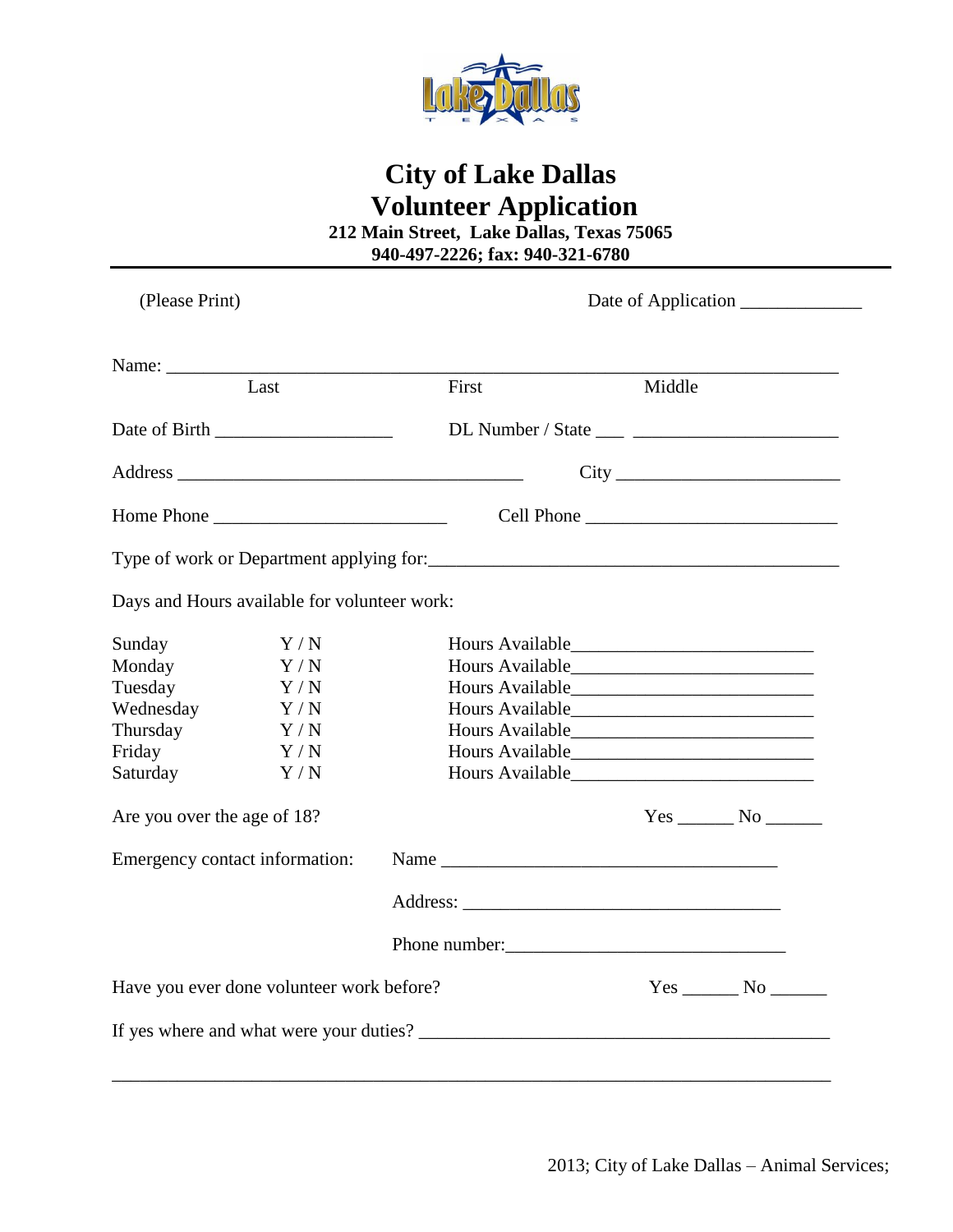Do you speak any foreign languages?

|                    | Fluent         | Good                                                                                                              | Fair                                                            |
|--------------------|----------------|-------------------------------------------------------------------------------------------------------------------|-----------------------------------------------------------------|
| Speak              |                |                                                                                                                   | <u> 1989 - Johann John Hermann, francuski filozof (d. 1989)</u> |
| Read               |                |                                                                                                                   |                                                                 |
| Write              |                | <u> 1989 - Jan Berlin, mars al-Amerikaansk politiker (</u>                                                        |                                                                 |
|                    |                | Describe any special skills that you have which may be helpful in considering you for this<br>volunteer position. |                                                                 |
| If yes explain:    |                | Have you ever been convicted of a crime other than a traffic offense? Yes ______ No ______                        |                                                                 |
|                    |                |                                                                                                                   |                                                                 |
| <b>Education:</b>  | Name of School | Years completed                                                                                                   | Diploma/Degree                                                  |
| <b>High School</b> |                |                                                                                                                   |                                                                 |
| College            |                |                                                                                                                   |                                                                 |
| Past residences:   |                |                                                                                                                   |                                                                 |
| Address            | City           |                                                                                                                   | <b>State</b>                                                    |
|                    |                |                                                                                                                   |                                                                 |
|                    |                |                                                                                                                   |                                                                 |
|                    |                |                                                                                                                   |                                                                 |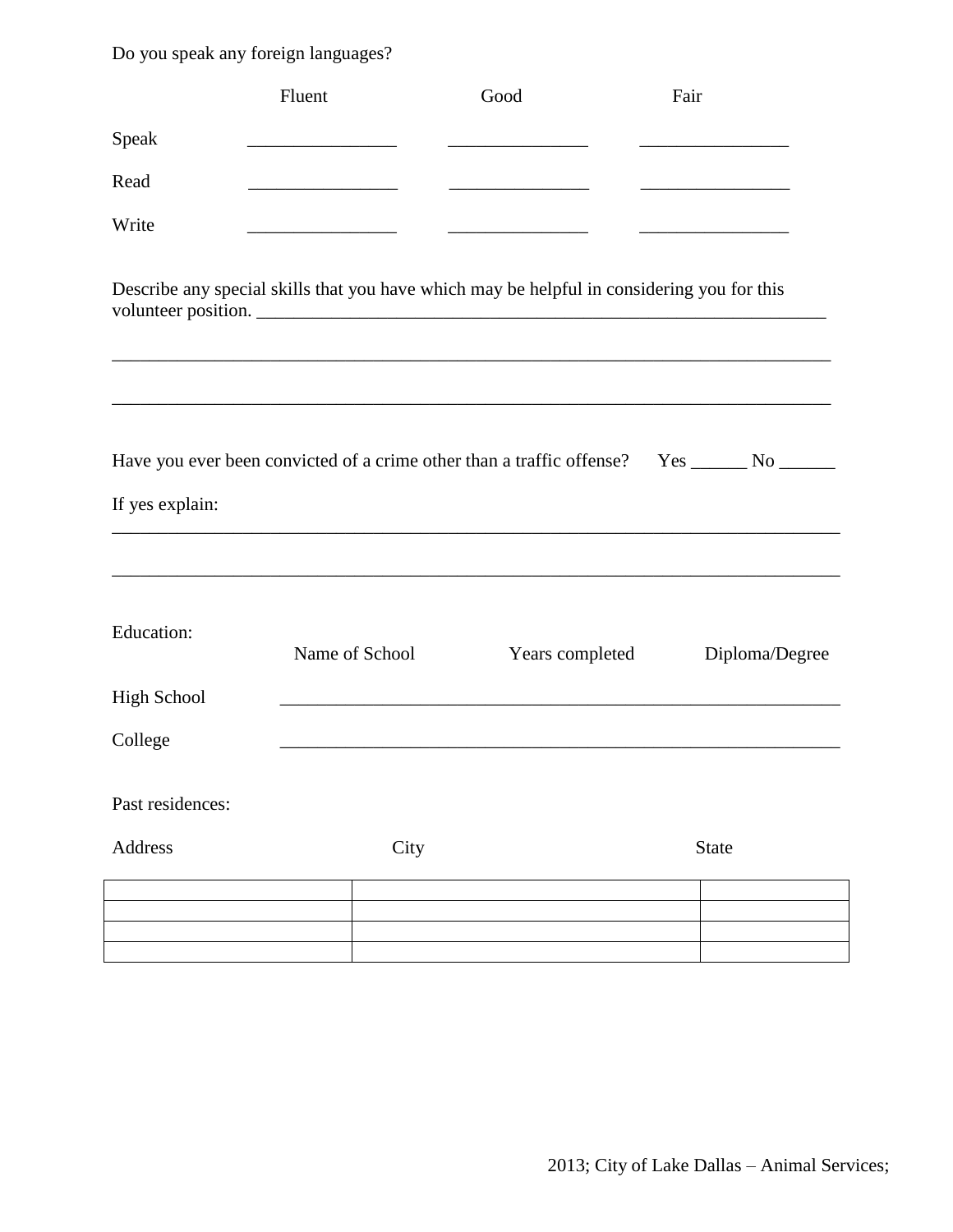## **Employment Experience**

============================================================================================ Start with your present or last job. Include any job-related military service assignments and volunteer activities. You may exclude organizations which indicate race, color, religion, gender, national origin, disabilities or other protected status.

**1.**

| Employer            | Dates Employed:     |       |                |
|---------------------|---------------------|-------|----------------|
|                     | From                | To    | Work Performed |
| Address             |                     |       |                |
|                     |                     |       |                |
| Telephone Number(s) | Hourly Rate/Salary: |       |                |
|                     | Starting            | Final |                |
| <b>Job Title</b>    |                     |       |                |
| Supervisor          |                     |       |                |
|                     |                     |       |                |
| Reason for Leaving  |                     |       |                |
|                     |                     |       |                |

#### **2.**

| ∠.                  |                     |       |                |
|---------------------|---------------------|-------|----------------|
| Employer            | Dates Employed:     |       |                |
|                     | From                | To    | Work Performed |
| Address             |                     |       |                |
|                     |                     |       |                |
| Telephone Number(s) | Hourly Rate/Salary: |       |                |
|                     | <b>Starting</b>     | Final |                |
| Job Title           |                     |       |                |
| Supervisor          |                     |       |                |
|                     |                     |       |                |
| Reason for Leaving  |                     |       |                |
|                     |                     |       |                |

#### **3.**

| Employer            | Dates Employed:     |       |                |
|---------------------|---------------------|-------|----------------|
|                     | From                | To    | Work Performed |
| Address             |                     |       |                |
|                     |                     |       |                |
| Telephone Number(s) | Hourly Rate/Salary: |       |                |
|                     | <b>Starting</b>     | Final |                |
| Job Title           |                     |       |                |
| Supervisor          |                     |       |                |
|                     |                     |       |                |
| Reason for Leaving  |                     |       |                |
|                     |                     |       |                |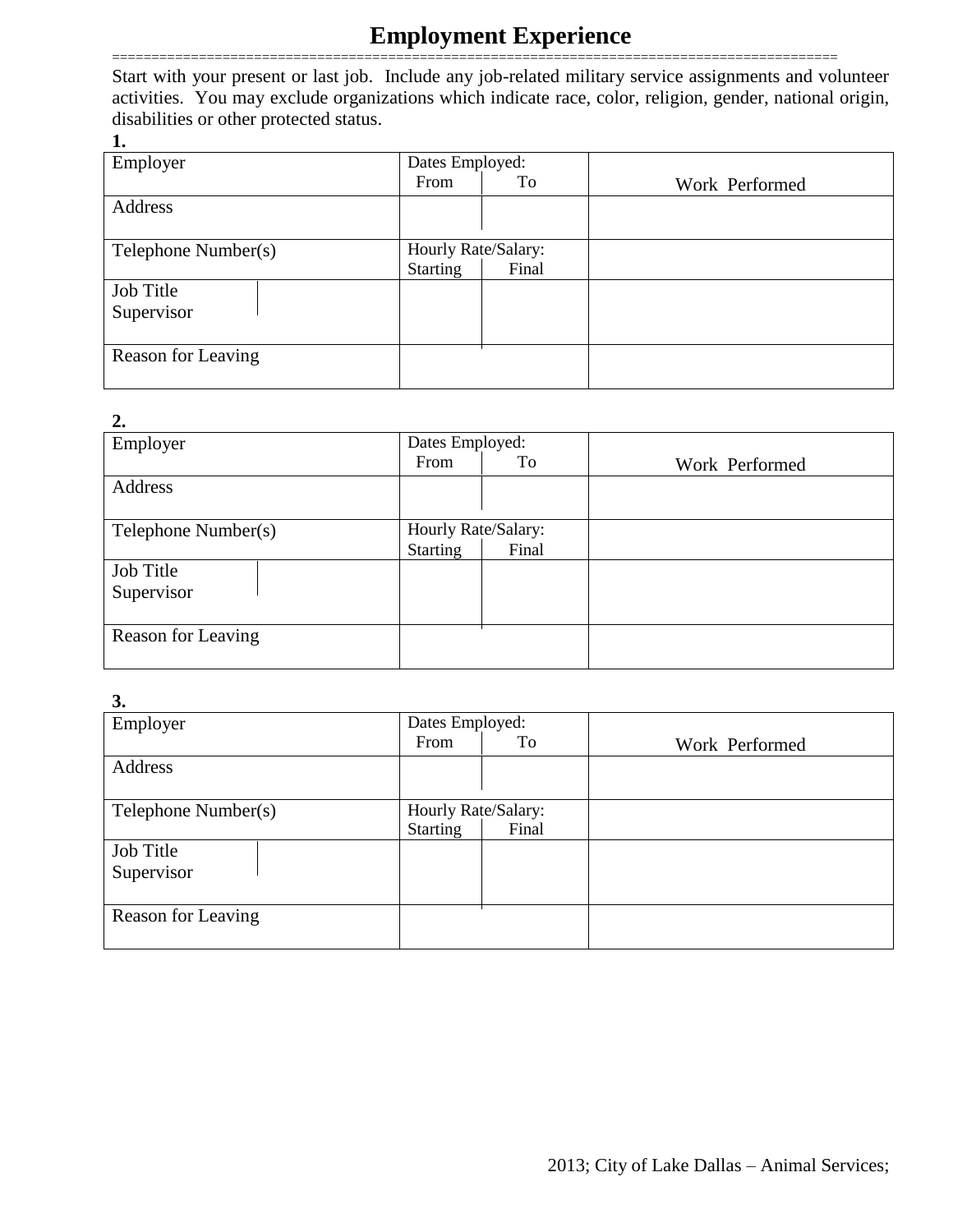| <b>Specialized Skills</b> | <b>Check Skills/Equipment Operated</b> |                   |               |
|---------------------------|----------------------------------------|-------------------|---------------|
|                           |                                        | Production/Mobile |               |
| Fax                       |                                        | Machinery (list): | Other (list): |
|                           |                                        |                   |               |
| $\Box$ PC                 | Lotus $1-2-3$                          |                   |               |
|                           |                                        |                   |               |
| Calculator                | <b>PBX</b> System                      |                   |               |
| Typewriter                | Word/WordPerfect                       |                   |               |
|                           |                                        |                   |               |
|                           |                                        |                   |               |

State any additional information you feel may be helpful to us in considering your application.

.

\_\_\_\_\_\_\_\_\_\_\_\_\_\_\_\_\_\_\_\_\_\_\_\_\_\_\_\_\_\_\_\_\_\_\_\_\_\_\_\_\_\_\_\_\_\_\_\_\_\_\_\_\_\_\_\_\_\_\_\_\_\_\_\_\_\_\_\_\_\_\_\_\_\_\_\_\_\_\_\_\_\_

\_\_\_\_\_\_\_\_\_\_\_\_\_\_\_\_\_\_\_\_\_\_\_\_\_\_\_\_\_\_\_\_\_\_\_\_\_\_\_\_\_\_\_\_\_\_\_\_\_\_\_\_\_\_\_\_\_\_\_\_\_\_\_\_\_\_\_\_\_\_\_\_\_\_\_\_\_\_\_\_\_\_

During my volunteer term, I understand that I may be in contact with confidential materials. All such information shall be kept strictly confidential. This information should be shared only with staff involved in the transaction. In the event I leave my position as volunteer for the City of Lake Dallas any and all information gained through my service must not be released and shall remain confidential. I certify that answers given herein are true and complete to the best of my knowledge. I authorize investigation of all statements contained in this application for the Lake Dallas volunteer program as may be necessary in arriving at a decision.

This application for the volunteer program shall be considered active for a period of time not to exceed 45 days. Any applicant wishing to be considered as a volunteer beyond this time period should inquire as to whether or not applications are being accepted at that time.

I hereby understand and acknowledge that, unless otherwise defined by applicable law, any relationship with this organization is of an "*at will*" nature, which means that the volunteer may resign at any time and the Employer may discharge the volunteer at any time with or without cause. It is further understood that this *"at will"* relationship may not be changed by any written document or by conduct unless such change is specifically acknowledged in writing by an authorized executive of this organization. I understand that false or misleading information given in my application or interview(s) may result in disqualification. I understand, also, that I am required to abide by all regulations of the Lake Dallas Animal Shelter volunteer rules and applicable Animal Services Policy regulations. I understand that consideration for this position is contingent upon the result of a background and reference check. Application must be accompanied by Waiver Of Liability.

Printed Name of Applicant Date

 $\overline{\phantom{a}}$  , and the contract of the contract of the contract of the contract of the contract of the contract of the contract of the contract of the contract of the contract of the contract of the contract of the contrac

Signature of Applicant

 $\overline{\phantom{a}}$  ,  $\overline{\phantom{a}}$  ,  $\overline{\phantom{a}}$  ,  $\overline{\phantom{a}}$  ,  $\overline{\phantom{a}}$  ,  $\overline{\phantom{a}}$  ,  $\overline{\phantom{a}}$  ,  $\overline{\phantom{a}}$  ,  $\overline{\phantom{a}}$  ,  $\overline{\phantom{a}}$  ,  $\overline{\phantom{a}}$  ,  $\overline{\phantom{a}}$  ,  $\overline{\phantom{a}}$  ,  $\overline{\phantom{a}}$  ,  $\overline{\phantom{a}}$  ,  $\overline{\phantom{a}}$